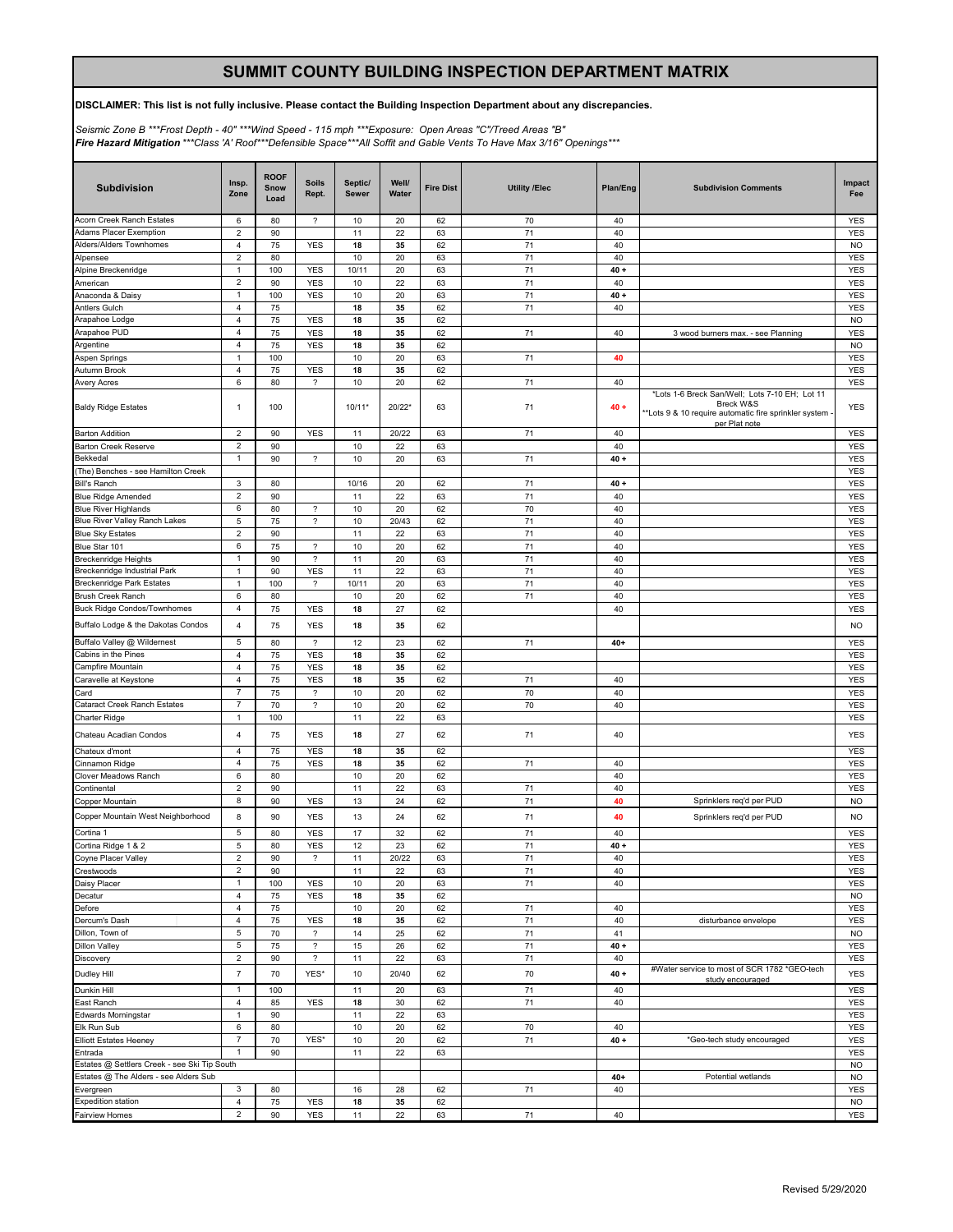| <b>Subdivision</b>                                 | Insp.<br>Zone                  | <b>ROOF</b><br>Snow<br>l oar | <b>Soils</b><br>Rept.      | Septic/<br><b>Sewer</b> | Well/<br>Water | <b>Fire Dist</b> | <b>Utility /Elec</b> | Plan/Eng     | <b>Subdivision Comments</b>                       | Impact<br>Fee            |
|----------------------------------------------------|--------------------------------|------------------------------|----------------------------|-------------------------|----------------|------------------|----------------------|--------------|---------------------------------------------------|--------------------------|
| Farmers Grove                                      | $\overline{2}$                 | 80                           |                            | 11                      | 22             | 63               | 71                   | 40           | No wood burning appliances                        | YES                      |
| Farmer's Korner Mobile Home Park                   | $\overline{2}$                 | 80                           |                            | 11                      | PVT            | 63               | 71                   | 40           |                                                   | <b>YES</b>               |
| Flying Dutchman Condo                              | 4                              |                              |                            | 18                      | 35             | 62               |                      |              |                                                   | <b>NO</b>                |
| Forest Hills Estates<br>Four O'Clock Sub           | $\overline{2}$<br>$\mathbf{1}$ | 90                           |                            | 10                      | 20             | 63               | 71                   | 40           |                                                   | <b>YES</b>               |
| French Creek Center                                | -1                             | 90<br>90                     | <b>YES</b>                 | 11<br>10/1              | 22<br>20/22    | 63<br>63         | 71<br>71             | 40<br>40     |                                                   | <b>YES</b><br><b>YES</b> |
| Frisco Heights                                     | 3                              | 80                           |                            | 10/16                   | 20             | 62               | 71                   | $40 +$       |                                                   | <b>YES</b>               |
| Frisco Terrace                                     | 3                              | 80                           |                            | 10                      | 20             | 62               | 71                   | 40           |                                                   | <b>YES</b>               |
| -rostfire                                          | 4                              | 75                           | <b>YES</b>                 | 18                      | 35             | 62               |                      |              |                                                   | YES                      |
| Gateway                                            | 4                              | 75                           | <b>YES</b>                 | 18                      | 35             | 62               |                      |              |                                                   | <b>YES</b>               |
| Giberson Preserve PUD                              | $\mathbf{3}$                   | 80                           |                            | 10                      | 20             | 62               | 71                   | 40           |                                                   | <b>YES</b>               |
| Gilrose                                            | $\sqrt{2}$                     | 90                           |                            | 10                      | 20             | 63               | 71                   | 40           |                                                   | <b>YES</b>               |
| Glen Cove                                          | 4                              | 75                           |                            | 18                      | 27             | 62               | 71                   | 40           |                                                   | <b>YES</b>               |
| Glen Haven                                         | $\overline{2}$                 | 80                           |                            | 10                      | 20             | 63               | 71                   | $40 +$       |                                                   | <b>YES</b>               |
| Gold Hill<br>Gold Hill West II                     | $\overline{c}$<br>2            | 90<br>90                     |                            | 10<br>10                | 20<br>20       | 63<br>63         | 71<br>71             | 40<br>40     |                                                   | <b>YES</b><br><b>YES</b> |
| Gold Hill Estates                                  | $\overline{2}$                 | 90                           |                            | 10                      | 20             | 63               | 71                   | 40           |                                                   | <b>YES</b>               |
| Gold King Hill                                     | $\overline{c}$                 | 100                          |                            | 10                      | 20             | 63               | 71                   | 40           |                                                   | <b>YES</b>               |
| Gold King Placer                                   | $\mathbf{1}$                   | 100                          |                            | 10                      | 20             | 63               | 71                   | $40 +$       |                                                   | <b>YES</b>               |
| Golden Eagle Estates                               | 5                              | 80                           | <b>YES</b>                 | 12                      | 23             | 62               | 71                   | 40           |                                                   | YES                      |
| Goldenview                                         | $\mathbf{1}$                   | 100                          |                            | 11                      | 20             | 63               | 71                   | $40 +$       |                                                   | <b>YES</b>               |
| Government Lot 59 PUD                              | $\overline{4}$                 | 75                           | <b>YES</b>                 | 18                      | 35             | 62               |                      |              |                                                   | <b>YES</b>               |
| <b>Government Small Tracts</b>                     | 5                              | 75                           | $\overline{\phantom{a}}$   | 10                      | 20             | 62               | 71                   | $40 +$       |                                                   | YES                      |
| Green Mountain-Halldorson                          | 7                              | 70                           | YES <sup>®</sup>           | 10                      | 20             | 62               | 70                   | $40 +$       | *Geo-tech study encouraged                        | <b>YES</b>               |
| Green Mountain Overlook                            | 7                              | 70                           | YES*                       | 10                      | 20             | 62               | 70                   | 40           | *Geo-tech study encouraged                        | <b>YES</b>               |
| Grey Fox<br>Hamilton Creek 1 & 2                   | 4<br>6                         | 75<br>75                     | <b>YES</b>                 | 18<br>10                | 27             | 62               | 71                   |              |                                                   | <b>YES</b>               |
| Hearthstone/Enclave                                | 4                              | 75                           | <b>YES</b>                 | 18                      | 29<br>35       | 62<br>62         |                      | 40           |                                                   | <b>YES</b><br><b>YES</b> |
| Henry                                              | 6                              | 80                           |                            | 10                      | 20             | 62               | 70                   | 40           |                                                   | YES                      |
| Hidden River Lodge                                 | $\overline{4}$                 | 75                           | <b>YES</b>                 | 18                      | 35             | 62               |                      |              |                                                   | <b>YES</b>               |
| <b>High Country Tracts</b>                         | 5                              | 75                           | ?                          | 10                      | 20/34          | 62               | 71                   | 40           |                                                   | YES                      |
| High Heavens                                       | $\overline{2}$                 | 90                           | <b>YES</b>                 | 11                      | 22             | 63               | 71                   | 40           |                                                   | <b>YES</b>               |
| <b>Highland Meadows PUD</b>                        | 3                              | 80                           | <b>YES</b>                 | 11                      | 41             | 63               | 71                   | $40 +$       | 32' Height Restriction May 2011/disturbance       | YES                      |
| Hill Ranch                                         | 6                              | 80                           |                            | 10                      | 20             | 62               | 70                   | 40           | envelope                                          | <b>YES</b>               |
| Homestead/Lodgepole                                | 4                              | 75                           | <b>YES</b>                 | 18                      | 35             | 62               |                      |              |                                                   | <b>NO</b>                |
| Hughes - see Anaconda & Daisey                     |                                |                              |                            |                         |                |                  |                      | $40+$        | Potential wetlands                                | <b>YES</b>               |
| Hulse                                              | $\mathbf{1}$                   | 90                           | <b>YES</b>                 | 10                      | 20             | 63               |                      |              | Height, structure size limitations per plat notes | <b>YES</b>               |
| Huron Heights                                      | $\overline{2}$                 | 90                           |                            | 10/1                    | 20             | 63               | 71                   | $40 +$       |                                                   | YES                      |
| -1 Industrial Area                                 | $\mathbf{1}$                   | 90                           |                            | 11                      | 22             | 63               | 71                   | 40           |                                                   | <b>YES</b>               |
| nn at Keystone                                     | $\overline{4}$                 | 75                           | <b>YES</b>                 | 18                      | 35             | 62               |                      |              |                                                   | <b>YES</b>               |
| Ironwood                                           | 4                              | 75                           | <b>YES</b>                 | 18                      | 35             | 62               |                      |              |                                                   | <b>YES</b>               |
| lackpine & Blackbear                               | 4                              | 75                           | <b>YES</b>                 | 18                      | 35             | 62               |                      |              |                                                   | <b>NO</b>                |
| John Francis Hermanussen - see Summerwood          | 1                              | 100                          |                            | 10                      | 20             |                  | 71                   | 40           |                                                   | YES<br><b>YES</b>        |
| Juniata<br>Key Condo                               | 4                              | 75                           | <b>YES</b>                 | 18                      | 35             | 63<br>62         |                      |              |                                                   | <b>YES</b>               |
| <b>Keystone Base I PUD</b>                         | 4                              | 75                           | <b>YES</b>                 | 18                      | 35             | 62               | 71                   | 40           |                                                   | <b>NO</b>                |
| Keystone Gulch Condo                               | 4                              | 75                           | <b>YES</b>                 | 18                      | 35             | 62               |                      |              |                                                   | <b>NO</b>                |
| Keystone Meadows                                   | 4                              | 75                           | <b>YES</b>                 | 18                      | 35             | 62               | 71                   | 40           |                                                   | <b>NO</b>                |
| Keystone Ranch                                     | $\overline{4}$                 | 85                           | $\overline{\phantom{a}}$   | 18                      | 30             | 62               | 71                   | 40           |                                                   | <b>NO</b>                |
| Keystone West Ranch                                | $\overline{4}$                 | 75                           | $\boldsymbol{\mathcal{P}}$ | 18                      | 27             | 62               | 71                   | 40           |                                                   | <b>YES</b>               |
| Keystone Village/Keystone Lodge                    | 4                              | 75                           |                            | 18                      | 35             | 62               | 71                   | 40           |                                                   | <b>NO</b>                |
| Key West Farms                                     | 4                              | 75                           | $\overline{\phantom{a}}$   | 18                      | 27             | 62               | 71                   | 40           |                                                   | <b>YES</b>               |
| Keystone Employee                                  | $\overline{4}$                 | 75                           | <b>YES</b>                 | 18                      | 35             | 62               | 71                   | 40           |                                                   | <b>NO</b>                |
| Kingdom Park Trailer Court                         | 1                              | 90                           |                            | 11                      | <b>PVT</b>     | 63               | 71                   | 40           |                                                   | YES                      |
| akeshore<br>Lake Haus Condo                        | 4<br>$\overline{4}$            | 75<br>75                     | <b>YES</b>                 | 18<br>18                | 35<br>27       | 62<br>62         |                      |              |                                                   | <b>NO</b><br><b>YES</b>  |
| akeside Terrace                                    | $\sqrt{4}$                     | 75                           |                            | 18                      | 27             | 62               | 71                   | 40           |                                                   | <b>YES</b>               |
| ake View Meadows                                   | $\overline{2}$                 | 80                           | ?                          | 11                      | 20             | 63               | 71                   | $40 +$       |                                                   | YES                      |
| ast Chance                                         | $\overline{4}$                 | 75                           | $\overline{\phantom{a}}$   | 18                      | 35             | 62               | 71                   | $40 +$       |                                                   | <b>NO</b>                |
| ee's Lakeshore                                     | $\overline{7}$                 | 70                           | YES*                       | 10                      | 20             | 62               | 70                   | $40 +$       | *Geo-tech study encouraged                        | <b>YES</b>               |
| egends at Copper Creek                             | 8                              | 90                           | <b>YES</b>                 | 13                      | 24             | 62               | 71                   | 40           |                                                   | <b>NO</b>                |
| Lenawee                                            | $\overline{4}$                 | 75                           | YES                        | 18                      | 35             | 62               |                      |              |                                                   | <b>NO</b>                |
| eo #2                                              | $\boldsymbol{2}$               | 80                           |                            | 11                      | 20             | 63               | 71                   | $40 +$       |                                                   | <b>YES</b>               |
| ewis Ranch                                         | 8                              | 90                           | <b>YES</b>                 | 13                      | 24             | 62               | 71                   | $40 +$       | All homes req sprinkler systems                   | <b>NO</b>                |
| Liftside at Keystone<br>ittle Cally - see Petersen | $\overline{4}$                 | 75                           | <b>YES</b>                 | 18                      | 35             | 62               |                      |              |                                                   | <b>YES</b>               |
| oma Verde                                          | $\mathbf{1}$                   | 100                          |                            | 10                      | 20             | 63               | 71                   | $40 +$       |                                                   | <b>YES</b><br><b>YES</b> |
| Lone Eagle                                         | $\overline{4}$                 | 75                           | <b>YES</b>                 | 18                      | 35             | 62               |                      |              |                                                   | <b>NO</b>                |
| ost Creek Ranch                                    | $\boldsymbol{7}$               | 75                           | $\overline{\mathcal{E}}$   | 10                      | 20             | 62               | 70                   | 40           |                                                   | YES                      |
| ot 3 Duplexes                                      | 5                              | 80                           | ?                          | 12                      | 23             | 62               | 71                   | 40           |                                                   | YES                      |
| Lot 13 Duplexes/ Lodgepole Village                 | 5                              | 80                           |                            | 12                      | 23             | 62               |                      |              |                                                   | YES                      |
| Townhomes                                          |                                |                              |                            |                         |                |                  |                      |              |                                                   |                          |
| Loveland Pass Village                              | 4                              | 75                           | <b>YES</b>                 | 18                      | 35             | 62               | 71                   |              |                                                   | <b>YES</b>               |
| Masters @ Copper Creek                             | 8                              | 90                           | <b>YES</b>                 | 13                      | 24             | 62               | 71                   | 40           |                                                   | <b>YES</b>               |
| Mc Conaty                                          | 6<br>$\mathbf{1}$              | 75                           | $\overline{\mathcal{E}}$   | 10                      | 20             | 62               | 70                   | 40           |                                                   | <b>YES</b>               |
| Mc Dill Placer<br>McDill Placer East               | 1                              | 100<br>100                   |                            | 11<br>10                | 20<br>20       | 63<br>63         | $71$                 | $40 +$<br>40 |                                                   | <b>YES</b><br>YES        |
| Mc Kee                                             | 6                              | 80                           | $\boldsymbol{\mathcal{P}}$ | 10                      | 20             | 62               | 70                   | 40           |                                                   | YES                      |
| <b>Meadow Trails</b>                               | 5                              | 75                           |                            | 14                      | 34             | 62               | 71                   | 40           |                                                   | <b>YES</b>               |
| Meadow Wood                                        | 4                              | 80                           | <b>YES</b>                 | 18                      | 27             | 62               | 71                   | 40           | No Woodburning Appliances                         | <b>YES</b>               |
| Meadowbrook Acres                                  | 6                              | 80                           | <b>YES</b>                 | 10                      | 20             | 62               | 70                   | $40 +$       |                                                   | YES                      |
| Mesa Cortina                                       | 5                              | 80                           | <b>YES</b>                 | 17                      | 32             | 62               | $71$                 | 40           |                                                   | YES                      |
| Mesa Cortina West                                  | 5                              | 80                           | <b>YES</b>                 | 17                      | 32             | 62               | 71                   | $40 +$       |                                                   | <b>YES</b>               |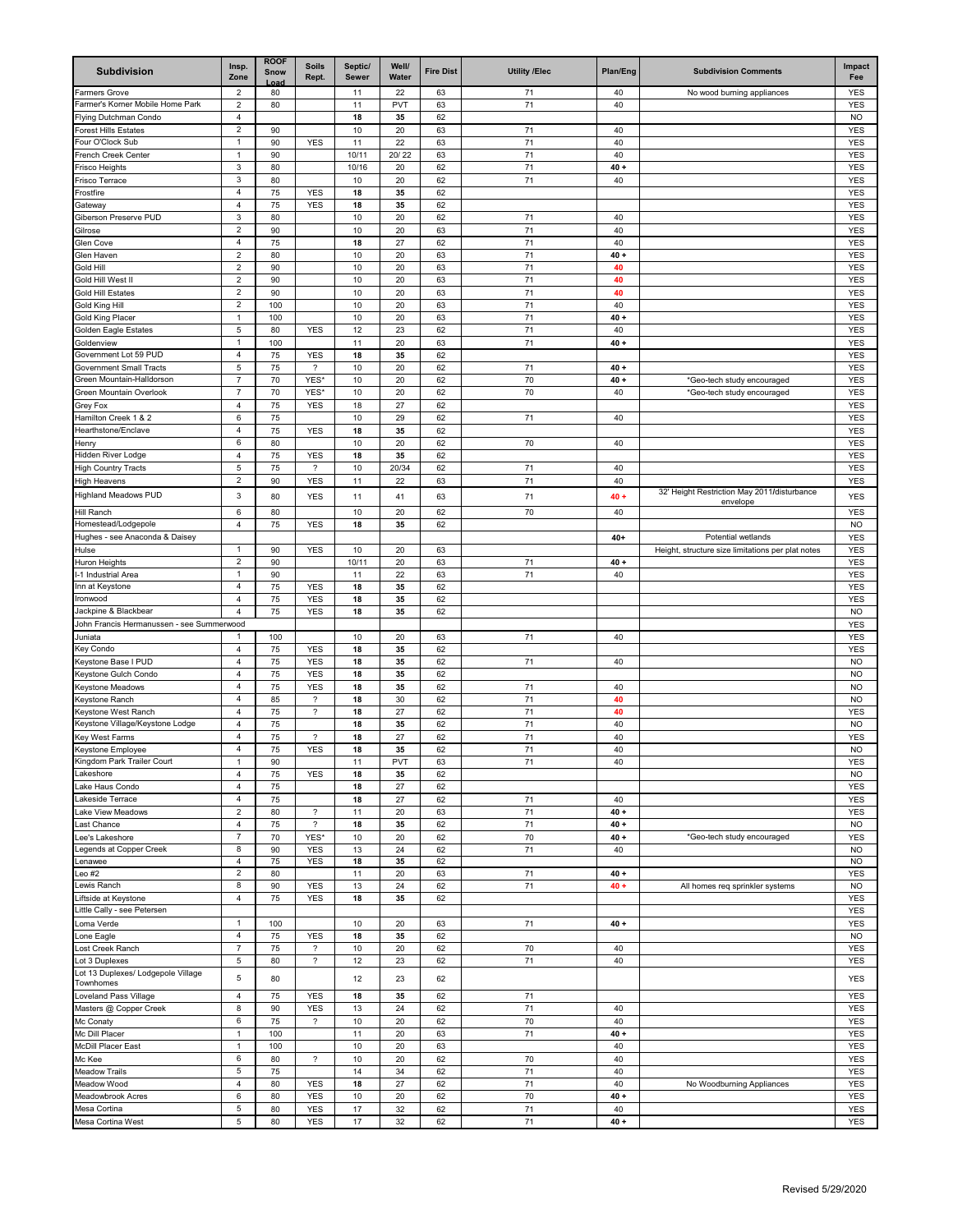| <b>Subdivision</b>                                          | Insp.<br>Zone                    | <b>ROOF</b><br><b>Snow</b><br>l nar | <b>Soils</b><br>Rept.                                | Septic/<br>Sewer | Well/<br>Water | <b>Fire Dist</b>           | <b>Utility /Elec</b> | Plan/Eng | <b>Subdivision Comments</b>                                                                                                                                                                                                                                                                                                | Impact<br>Fee            |
|-------------------------------------------------------------|----------------------------------|-------------------------------------|------------------------------------------------------|------------------|----------------|----------------------------|----------------------|----------|----------------------------------------------------------------------------------------------------------------------------------------------------------------------------------------------------------------------------------------------------------------------------------------------------------------------------|--------------------------|
| <b>Mill Creek</b>                                           | 4                                | 75                                  | <b>YES</b>                                           | 13               | 24             | 62                         |                      |          |                                                                                                                                                                                                                                                                                                                            | YES                      |
| Miller PUD                                                  | 4                                | 75                                  | <b>YES</b>                                           | 18               | 35             | 62                         | 71                   | 40       |                                                                                                                                                                                                                                                                                                                            | <b>YES</b>               |
| Miner's Ridge                                               | $\overline{2}$                   | 90                                  |                                                      | 11               | 22             | 63                         | 71                   | 40       |                                                                                                                                                                                                                                                                                                                            | <b>YES</b>               |
| Miner's View Estates #2                                     | $\mathbf{1}$                     | 100                                 |                                                      | 10               | 20             | 63                         | 71                   | $40 +$   |                                                                                                                                                                                                                                                                                                                            | <b>YES</b>               |
| Miner's View Estates Filing No. I-A                         | $\mathbf{1}$                     | 100                                 |                                                      | 10               | 20             | 63                         | 71                   | $40 +$   |                                                                                                                                                                                                                                                                                                                            | YES                      |
| Montezuma Heights                                           | 4                                | 100                                 | <b>YES</b>                                           | 10               | 20             | 62                         | 71                   | $40 +$   |                                                                                                                                                                                                                                                                                                                            | <b>YES</b>               |
| Montezuma, Town of                                          | $\overline{4}$                   | 100                                 | <b>YES</b>                                           | 10               | 20             | 62                         | 71                   | 42       |                                                                                                                                                                                                                                                                                                                            | <b>NO</b>                |
| Moon Valley                                                 | 4                                | 75                                  |                                                      | 18               | 35             | 62                         | 71                   | 40       | Impact Fee applies only for lots 15, 18-22, 43, 52-59                                                                                                                                                                                                                                                                      | YES, SEE<br><b>NOTES</b> |
| Mountain Meadows                                            | $\overline{2}$                   | 100                                 | <b>YES</b>                                           | 10               | 20             | 63                         | 71                   | 40       |                                                                                                                                                                                                                                                                                                                            | <b>YES</b>               |
| Mountain Plaza Condo                                        | 8                                | 90                                  |                                                      | 13               | 24             | 62                         |                      |          |                                                                                                                                                                                                                                                                                                                            | <b>NO</b>                |
| Mountain View Plaza/Townhomes                               | 4                                | 75                                  | <b>YES</b>                                           | 18               | 35             | 62                         |                      |          |                                                                                                                                                                                                                                                                                                                            | <b>YES</b>               |
| Muggins Gulch                                               | $\overline{2}$                   | 100                                 | <b>YES</b>                                           | 10               | 20             | 63                         | 71                   | 40       | All new homes shall include a res sprinkler system<br>along w/ an onsite 4,000gal (or greater) water storage<br>tank to provide a draft water supply to the fire dept. in<br>case of an emergency. 4,000 gal storage tank may<br>also be used as a storage requirement for the<br>sprinkler system - per Plat Note. 4-8-14 | YES                      |
| North Fork                                                  | 4                                | 75                                  | <b>YES</b>                                           | 18               | 35             | 62                         | 71                   | 40       |                                                                                                                                                                                                                                                                                                                            | <b>YES</b>               |
| North Fork Reserve                                          | 4                                | 75                                  | <b>YES</b>                                           | 18               | 35             | 62                         | 71                   | 40       | Fire Dept. Sign off req'd 2-14                                                                                                                                                                                                                                                                                             | <b>YES</b>               |
| North Fork River Estates                                    | 4                                | 75                                  | <b>YES</b>                                           | 18               | 35             | 62                         | 71                   | 40       |                                                                                                                                                                                                                                                                                                                            | YES                      |
| Northstar at Keystone                                       | 4                                | 75                                  | <b>YES</b>                                           | 18               | 35             | 62                         |                      |          |                                                                                                                                                                                                                                                                                                                            | <b>NO</b>                |
| Oasis Ranches                                               | 6                                | 75                                  |                                                      | 10               | 20             | 62                         |                      |          |                                                                                                                                                                                                                                                                                                                            | <b>YES</b>               |
| Old Keystone Golf Course                                    | $\overline{4}$                   | 75                                  |                                                      | 18               | 35             | 62                         | 71                   | 40       |                                                                                                                                                                                                                                                                                                                            | <b>NO</b>                |
| Oro Grande                                                  | 4                                | 75                                  | <b>YES</b>                                           | 18               | 35             | 62                         |                      |          |                                                                                                                                                                                                                                                                                                                            | <b>YES</b>               |
| <b>Overlook Estates</b>                                     | $\overline{1}$                   | 90                                  |                                                      | 11               | 22             | 63                         | 71                   | 40       |                                                                                                                                                                                                                                                                                                                            | <b>YES</b>               |
| Overlook Retreat @ Breckenridge                             | $\mathbf{1}$                     | 90                                  |                                                      | 11               | 22             | 63                         | 71                   | 40       |                                                                                                                                                                                                                                                                                                                            | <b>YES</b>               |
| Overlook Sub #1 and #2                                      | $\overline{1}$                   | 90                                  |                                                      | 11               | 22             | 63                         |                      | 40       |                                                                                                                                                                                                                                                                                                                            | <b>YES</b>               |
| Parkville                                                   | $\overline{1}$                   | 100                                 |                                                      | 10               | 20             | 63                         | 71                   | 40       |                                                                                                                                                                                                                                                                                                                            | <b>YES</b>               |
| Peak 7 West                                                 | $\overline{2}$                   | 90                                  | <b>YES</b>                                           | 11               | 22             | 63                         | 71                   | 40       |                                                                                                                                                                                                                                                                                                                            | <b>YES</b>               |
| Peak 8 Trailer Park                                         | $\mathbf{1}$                     | 90                                  |                                                      | 11               | PVT            | 63                         | 71                   | 40       |                                                                                                                                                                                                                                                                                                                            | <b>YES</b>               |
| Pebble Creek Ranch                                          | 6                                | 80                                  | <b>YES</b>                                           | 10               | 20             | 62                         | 71                   | 40       |                                                                                                                                                                                                                                                                                                                            | YES                      |
| Petersen (was Little Cally)                                 | 4                                | 75                                  | $\overline{\phantom{a}}$                             | 18               | 27             | 62                         | 71                   | 40       |                                                                                                                                                                                                                                                                                                                            | <b>YES</b>               |
| Phillip's Resub                                             | $\overline{7}$                   | 70                                  | YES*                                                 | 10               | 20             | 62                         | 70                   | $40 +$   | *Geo-tech study encouraged                                                                                                                                                                                                                                                                                                 | <b>YES</b>               |
| Pine Vista                                                  | $\overline{2}$                   | 90                                  | <b>YES</b>                                           | 11               | 22             | 63                         | 71                   | 40       |                                                                                                                                                                                                                                                                                                                            | <b>YES</b>               |
| Pines at Keystone Condo                                     | 4                                | 75                                  | <b>YES</b>                                           | 18               | 35             | 62                         |                      |          |                                                                                                                                                                                                                                                                                                                            | <b>NO</b>                |
| Pinnacle at Summerwood                                      | 4                                | 75                                  |                                                      | 18               | 27             | 62                         | 71                   | 40       |                                                                                                                                                                                                                                                                                                                            | <b>YES</b>               |
| Pineglen                                                    | $\mathbf{1}$                     | 100                                 |                                                      | 19               | 22             | 63                         | 71                   | 40       |                                                                                                                                                                                                                                                                                                                            | <b>YES</b>               |
| Piney Acres                                                 | 5                                | 75                                  | $\overline{\phantom{a}}$                             | 10/15            | 20/26          | 62                         | 71                   | $40 +$   | New homes will use Dillon Valley Metro W & S                                                                                                                                                                                                                                                                               | <b>YES</b>               |
| Pioneer Creek Ranch                                         | 6                                | 80                                  | $\overline{\phantom{a}}$                             | 10               | 20             | 62                         | 71                   | $40+$    |                                                                                                                                                                                                                                                                                                                            | <b>YES</b>               |
| Placer Acres                                                | $\overline{\mathbf{c}}$          | 90                                  |                                                      | 11               | 20             | 63                         | 71                   | 40       |                                                                                                                                                                                                                                                                                                                            | YES                      |
| Plaza                                                       | 4                                | 75                                  | <b>YES</b>                                           | 18               | 35             | 62                         |                      |          |                                                                                                                                                                                                                                                                                                                            | <b>NO</b>                |
| Ponderosa                                                   | $\overline{2}$                   | 90                                  | <b>YES</b>                                           | 11               | 22             | 63                         | 71                   | 40       |                                                                                                                                                                                                                                                                                                                            | YES                      |
| <b>Quail Estates</b>                                        | $\mathbf{1}$                     | 90                                  |                                                      | 10               | 20             | 63                         | 71                   | 40       |                                                                                                                                                                                                                                                                                                                            | <b>YES</b>               |
| <b>Quality Hill</b>                                         | $\overline{2}$                   | 90                                  |                                                      | 10               | 20             | 63                         | 71                   | 40       |                                                                                                                                                                                                                                                                                                                            | <b>YES</b>               |
| Quandary Village #1                                         | $\mathbf{1}$                     | 100                                 | <b>YES</b>                                           | 10               | 20             | 63                         | 71                   | $40 +$   |                                                                                                                                                                                                                                                                                                                            | YES                      |
| Quandary Village #2 (Northstar)                             | $\mathbf{1}$                     | 100                                 | <b>YES</b>                                           | 10               | 20             | 63                         | 71                   | $40 +$   |                                                                                                                                                                                                                                                                                                                            | <b>YES</b>               |
| Quicksilver Commercial/Condo                                | $\overline{4}$                   | 75                                  | <b>YES</b>                                           | 18               | 35             | 62                         |                      |          |                                                                                                                                                                                                                                                                                                                            | <b>NO</b>                |
| Quicksilver Community Site                                  | 4                                | 75                                  | YES                                                  | 18               | 35             | 62                         | 71                   | 40       |                                                                                                                                                                                                                                                                                                                            | <b>NO</b>                |
| Rainbow Amended                                             | $\overline{2}$                   | 90                                  | <b>YES</b>                                           | 11               | 22             | 63                         | 71                   | 40       |                                                                                                                                                                                                                                                                                                                            | <b>YES</b>               |
| Ranch at Breckenridge                                       | $\mathbf{1}$                     | 100                                 |                                                      | 10               | 20             | 63                         | 71                   | 40       |                                                                                                                                                                                                                                                                                                                            | <b>YES</b>               |
| <b>Red Hawk</b>                                             | 4                                | 75                                  | YES                                                  | 18               | 35             | 62                         |                      |          |                                                                                                                                                                                                                                                                                                                            | <b>NO</b>                |
| <b>Red Mountain Estates</b>                                 | $\mathbf{1}$                     | 100                                 | <b>YES</b>                                           | 10               | 20             | 63                         | 71                   | 40       | Lots 3, 4 and 5 within subdivision sprinklers req'd.<br>Per Plat Note.                                                                                                                                                                                                                                                     | <b>YES</b>               |
| Red Tail Ranch                                              | 2                                | 90                                  | YES                                                  | 10               | 20             | 63                         |                      | 40       |                                                                                                                                                                                                                                                                                                                            | YES                      |
| <b>Ridge Crest</b>                                          | $\overline{2}$                   | 90                                  |                                                      | 11               | 22             | 63                         | 71                   | 40       |                                                                                                                                                                                                                                                                                                                            | <b>YES</b>               |
| River Blue Curacao<br>River Meadows @ Ski Tip               | 6                                | 80                                  |                                                      | 10               | 20             | 62                         | 70                   | 40       |                                                                                                                                                                                                                                                                                                                            | YES                      |
| River Bank Lodge Condo                                      | $\overline{4}$<br>$\overline{4}$ | 75                                  | <b>YES</b><br>$\overline{\phantom{a}}$               | 18               | 35             | 62                         | 71                   | 40       |                                                                                                                                                                                                                                                                                                                            | <b>YES</b>               |
|                                                             |                                  | 75                                  |                                                      | 18               | 35             | 62                         | 71                   |          |                                                                                                                                                                                                                                                                                                                            | <b>YES</b>               |
| <b>Rivers Edge PUD</b><br><b>River Run Townhomes</b>        | $\overline{1}$<br>$\overline{4}$ | 90                                  |                                                      | 11               | 22             | 63                         |                      | 40       |                                                                                                                                                                                                                                                                                                                            | <b>NO</b><br><b>NO</b>   |
| River Run Village                                           | $\overline{4}$                   | 75<br>75                            | <b>YES</b><br><b>YES</b>                             | 18<br>18         | 35<br>35       | 62<br>62                   |                      |          |                                                                                                                                                                                                                                                                                                                            | <b>NO</b>                |
|                                                             | $\overline{2}$                   | 80                                  |                                                      |                  |                |                            | 71                   |          |                                                                                                                                                                                                                                                                                                                            |                          |
| <b>Rivertree Estates</b><br>Rockridge Townhomes             | 1                                | 90                                  |                                                      | 11<br>11         | 20<br>20       | 63<br>63                   |                      | $40 +$   |                                                                                                                                                                                                                                                                                                                            | YES<br><b>YES</b>        |
|                                                             |                                  |                                     |                                                      |                  |                |                            |                      |          |                                                                                                                                                                                                                                                                                                                            |                          |
| Ruby Ranch                                                  | 5<br>6                           | 80                                  | $\overline{\phantom{a}}$<br>$\overline{\phantom{a}}$ | 10               | 36             | 62                         | 71<br>71             | $40 +$   |                                                                                                                                                                                                                                                                                                                            | <b>YES</b>               |
| Sage Creek Canyon<br>Sts John Condo                         |                                  | 75                                  |                                                      | 10               | 33             | 62                         |                      | $40 +$   |                                                                                                                                                                                                                                                                                                                            | <b>YES</b>               |
|                                                             | 4<br>4                           | 75<br>75                            | YES                                                  | 18<br>18         | 35<br>35       | 62<br>62                   | 71                   | 40       |                                                                                                                                                                                                                                                                                                                            | <b>NO</b><br><b>NO</b>   |
| Saw Whiskers<br>Sawlog/Wonderful Placer                     | 1                                | 100                                 |                                                      | 10               |                |                            |                      | 40       |                                                                                                                                                                                                                                                                                                                            |                          |
|                                                             | $\overline{4}$                   |                                     |                                                      |                  | 20             | 63                         | 71                   |          |                                                                                                                                                                                                                                                                                                                            | <b>YES</b>               |
| The Seasons @ Keystone                                      | $\overline{2}$                   | 75<br>80                            |                                                      | 18<br>10         | 35<br>20       | 62<br>63                   |                      | 40       |                                                                                                                                                                                                                                                                                                                            | <b>NO</b><br><b>YES</b>  |
| Seldom Acres                                                |                                  |                                     |                                                      |                  |                |                            | 71                   |          |                                                                                                                                                                                                                                                                                                                            |                          |
| Settlers Creek Filing 1                                     | 4                                | 75                                  | YES                                                  | 18               | 35             | 62                         | 71                   | 40       |                                                                                                                                                                                                                                                                                                                            | <b>NO</b>                |
| Shadows<br>Shadows North Amended                            | $\overline{2}$                   | 90                                  | YES                                                  | 11               | 22             | 63                         | 71                   | 40       |                                                                                                                                                                                                                                                                                                                            | <b>YES</b>               |
| Shadow Creek Ranch                                          | $\overline{2}$<br>$\overline{7}$ | 90<br>75                            | <b>YES</b><br><b>YES</b>                             | 11<br>10         | 22<br>20       | 63<br>$\star$ $\star\star$ | 71                   | 40<br>40 | *Summit Fire **Conservation Dist reqs Open Space<br>sig. Has private road maintenance. No R&B Sign off.                                                                                                                                                                                                                    | <b>YES</b><br>YES        |
|                                                             |                                  |                                     |                                                      |                  |                |                            |                      |          | May be on PVT Well or City Water. Ask EH.                                                                                                                                                                                                                                                                                  |                          |
| Shane Gulch                                                 | 6                                | 70                                  |                                                      | 10               | 20             | 62                         | 70                   | 40       |                                                                                                                                                                                                                                                                                                                            | YES                      |
| Sierra Bosque                                               | 6                                | 75                                  |                                                      | 10               | 20             | 62                         | 70                   | $40 +$   |                                                                                                                                                                                                                                                                                                                            | <b>YES</b>               |
| Silver Mill                                                 | $\overline{4}$                   | 75                                  | YES                                                  | 18               | 35             | 62                         |                      |          |                                                                                                                                                                                                                                                                                                                            | <b>NO</b>                |
| <b>Silver Shekel</b>                                        | $\overline{2}$                   | 90                                  | $\overline{\phantom{a}}$                             | 11               | 22             | 63                         | 71                   | 40       |                                                                                                                                                                                                                                                                                                                            | <b>YES</b>               |
| Ski Run Condos                                              | 4                                | 75                                  |                                                      | 18               | 35             | 62                         | 71                   | 40       |                                                                                                                                                                                                                                                                                                                            | <b>YES</b>               |
| Ski Tip Ranch & Ski Tip South - See Settlers Creek Filing 1 |                                  |                                     |                                                      |                  |                |                            |                      |          |                                                                                                                                                                                                                                                                                                                            | <b>NO</b>                |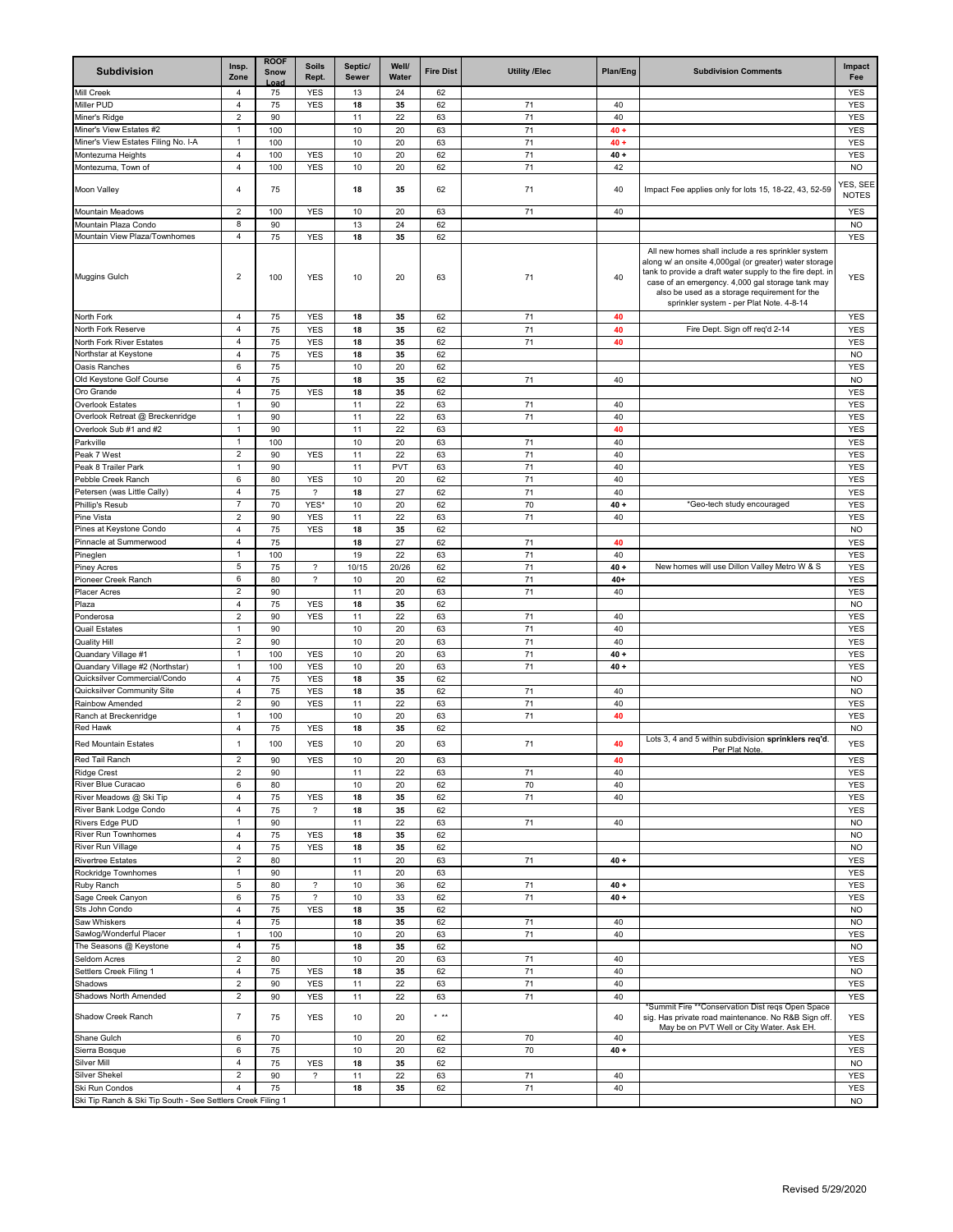| <b>Subdivision</b>                                      | Insp.<br>Zone                    | <b>ROOF</b><br><b>Snow</b><br>nad | <b>Soils</b><br>Rept.              | Septic/<br>Sewer | Well/<br>Water | <b>Fire Dist</b> | <b>Utility /Elec</b> | Plan/Eng     | <b>Subdivision Comments</b>                        | Impact<br>Fee            |
|---------------------------------------------------------|----------------------------------|-----------------------------------|------------------------------------|------------------|----------------|------------------|----------------------|--------------|----------------------------------------------------|--------------------------|
| Ski Tip West                                            | 4                                | 75                                | YES                                | 18               | 35             | 62               | 71                   | $40 +$       |                                                    | YES                      |
| Skyview Canyon                                          | $\mathbf{1}$                     | 100                               |                                    | 19               | 22             | 63               | 71                   | 40           |                                                    | <b>YES</b>               |
| <b>Slopeside Condos</b>                                 | 4                                | 75                                | <b>YES</b>                         | 18               | 35             | 62               |                      |              |                                                    | <b>YES</b>               |
| Snake River Townhomes/Snake River<br>√illage Condo      | 4                                | 75                                | <b>YES</b>                         | 18               | 35             | 62               |                      |              |                                                    | <b>YES</b>               |
| Snake River Village Sub [1379]                          | 4                                | 75                                | <b>YES</b>                         | 18               | 35             | 62               |                      |              |                                                    | YES                      |
| Snowberry                                               | 4                                | 75                                | $\overline{\phantom{a}}$           | 18               | 27             | 62               | 71                   | 40           |                                                    | <b>YES</b>               |
| Snowdance                                               | $\overline{4}$                   | 75                                | <b>YES</b>                         | 18               | 35             | 62               |                      |              |                                                    | <b>YES</b>               |
| Soda Creek Acres                                        | 4                                | 75                                |                                    | 18               | 27             | 62               | 71                   | 40           |                                                    | YES                      |
| Soda Creek Lake Dillon<br>Soda Spring at Keystone Condo | 4<br>$\overline{4}$              | 75<br>75                          | <b>YES</b><br><b>YES</b>           | 18<br>18         | 27<br>35       | 62<br>62         | 71                   | $40 +$       | NO wood burning appliances.                        | <b>YES</b><br><b>NO</b>  |
| Sonne PUD                                               | 4                                | 75                                | <b>YES</b>                         | 18               | 35             | 62               | 71                   | 40           |                                                    | <b>YES</b>               |
| South Face Homes                                        | $\mathbf{1}$                     | 100                               |                                    | 11               | 22             | 63               | 71                   | 40           |                                                    | <b>YES</b>               |
| South Forty                                             | 6                                | 75                                | $\overline{\phantom{a}}$           | 10               | 20             | 62               | 71                   | $40 +$       |                                                    | <b>YES</b>               |
| South Winter                                            | 6                                | 80                                | ?                                  | 10               | 20             | 62               | 70                   | 40           |                                                    | YES                      |
| <b>Spring Creek Ranch</b>                               | $\overline{7}$                   | 70                                |                                    | 10/44            | 20             | 62               | 70                   | 40           |                                                    | <b>YES</b>               |
| Springs at River Run                                    | $\sqrt{4}$                       | 75                                | <b>YES</b>                         | 18               | 35             | 62               |                      |              |                                                    | <b>NO</b>                |
| Spruce Park<br>Spyglass @ Wildernest                    | $\mathbf{1}$<br>5                | 100<br>80                         | ?<br>$\overline{\phantom{a}}$      | 10<br>12         | 20<br>23       | 63<br>62         |                      |              |                                                    | YES<br>YES               |
| Starfire Townhomes                                      | $\overline{4}$                   | 75                                |                                    | 18               | 35             | 62               |                      |              |                                                    | <b>NO</b>                |
| <b>Stephens Subdivision Heeney</b>                      | $\overline{7}$                   | 70                                | YES*                               | 10               | 20             | 62               | 70                   | $40 +$       | *Geo-tech study encouraged                         | <b>YES</b>               |
| <b>Stockponds West</b>                                  | 5                                | 80                                | YES                                | 10/19            | 20/34          | 62               | 71                   | 40           |                                                    | <b>YES</b>               |
| <b>Straight Creek Ponds</b>                             | 5                                | 75                                |                                    | 15               | 26             | 62               | 71                   | $40+$        |                                                    | <b>YES</b>               |
| Summerwood                                              | 4                                | 75                                |                                    | 18               | 27             | 62               | 71                   | 40           |                                                    | <b>YES</b>               |
| Summit Center                                           | $\overline{4}$                   | 75                                |                                    | 18               | 27             | 62               | 71                   | 40           |                                                    | <b>YES</b>               |
| <b>Summit County PUD</b>                                | $\mathbf{3}$                     | 80<br>75                          | $\overline{\phantom{a}}$           | 16<br>18         | 28<br>27       | 62<br>62         | 71<br>71             | 40<br>40     |                                                    | <b>YES</b>               |
| Summit Cove<br>Summit Estates Sub #1, #2 and #4         | 4<br>$\overline{c}$              | 90                                |                                    | 10               | 20             | 63               | 71                   | 40           | Sprinklers req'd per 'Plat Note'. Re-ranked 2012   | <b>YES</b><br><b>YES</b> |
| Summit Estates Sub #3, #3 Lot 6                         | $\sqrt{2}$                       | 90                                |                                    | 10               | 20             | 63               | 71                   | 40           |                                                    | <b>YES</b>               |
| <b>Summit Guest Ranch</b>                               | 6                                | 80                                | YES                                | 10               | 20             | 62               | 71                   | 40           |                                                    | <b>YES</b>               |
| Sunbowl @ Hamilton Creek                                | 6                                | 75                                | ?                                  | 10               | 29             | 62               | 71                   | 40           |                                                    | YES                      |
| Sunchaser                                               | $\overline{c}$                   | 90                                |                                    | 11               | 22             | 63               | 71                   | 40           |                                                    | YES                      |
| Sunset Point<br>Swan Meadow Village                     | 1<br>$\overline{4}$              | 90<br>75                          | $\overline{\phantom{a}}$           | 11<br>18         | 22<br>27       | 63<br>62         | 71<br>71             | 40<br>40     |                                                    | <b>YES</b><br><b>YES</b> |
| Swans Nest                                              | $\overline{2}$                   | 90                                |                                    | 11               | 39             | 63               | 71                   | 40           | No woodburning appliances                          | <b>YES</b>               |
| Swan River Ranch                                        | $\overline{2}$                   | 90                                |                                    | 11               | 39             | 63               | 71                   | $40 +$       |                                                    | YES                      |
| Swan River Valley                                       | $\sqrt{2}$                       | 90                                |                                    | 10               | 20             | 63               | 71                   | 40           |                                                    | YES                      |
| Swan Valley Estates                                     | $\overline{c}$                   | 90                                |                                    | 10               | 20             | 63               | 71                   | 40           |                                                    | <b>YES</b>               |
| <b>Tanglewood Village</b>                               | 5                                | 75                                |                                    | 10               | 20             | 62               | 71                   | 42           |                                                    | <b>YES</b>               |
| <b>Tatro PUD</b>                                        | $\sqrt{2}$                       | 90                                |                                    | 11               | 22             | 63               | 71                   | 40           |                                                    | <b>YES</b>               |
| <b>Tatum Tracts</b><br><b>Ten Mile Vista</b>            | $\overline{2}$<br>$\overline{c}$ | 80                                |                                    | 10               | 20             | 63               | 71                   | 40           |                                                    | $\overline{\phantom{a}}$ |
| <b>Tenderfoot Lodge</b>                                 | $\overline{4}$                   | 90<br>75                          | <b>YES</b>                         | 10/11<br>18      | 20<br>35       | 63<br>62         | 71                   | 40           |                                                    | <b>YES</b><br>YES        |
| Tenderfoot Sub 2-5                                      | 4                                | 75                                | <b>YES</b>                         | 18               | 35             | 62               | 71                   | 40           |                                                    | <b>NO</b>                |
| <b>Tennis Townhomes</b>                                 | $\overline{4}$                   | 75                                | <b>YES</b>                         | 18               | 35             | 62               |                      |              |                                                    | <b>NO</b>                |
| 39 Degrees North                                        | $\mathbf{1}$                     | 100                               |                                    | 10               | 20             | 63               | 71                   | $40 +$       |                                                    | <b>YES</b>               |
| Tiger Run RV Resort                                     | $\overline{2}$                   | 80                                |                                    | 11               | <b>PVT</b>     | 63               | 71                   | 40           |                                                    | YES                      |
| Timber Creek                                            | 8                                | 90                                | <b>YES</b>                         | 13               | 24             | 62               |                      |              |                                                    | <b>NO</b>                |
| <b>Timbers at River Run</b>                             | $\overline{4}$                   | 75                                | <b>YES</b>                         | 18               | 35             | 62               |                      |              |                                                    | <b>YES</b>               |
| Tom's Baby<br><b>Tordal Estates</b>                     | $\mathbf{1}$<br>-1               | 90<br>100                         | <b>YES</b>                         | 11<br>10         | 22<br>20       | 63<br>63         | 71<br>71             | 40<br>$40 +$ |                                                    | <b>YES</b><br>YES        |
| <b>Trappers Crossing</b>                                | 4                                | 75                                | YES                                | 18               | 35             | 62               |                      |              |                                                    | <b>NO</b>                |
| Treehouse Condos                                        | 5                                | 80                                | <b>YES</b>                         | 12               | 23             | 62               |                      |              |                                                    | <b>YES</b>               |
| <b>Tyrollean Terrace</b>                                | $\mathbf{1}$                     | 90                                |                                    | 11               | 22             | 63               | 71                   | 40           |                                                    | <b>YES</b>               |
| <b>TYL Ranch</b>                                        | 6                                | 80                                | ?                                  | 10               | 20             | 62               | 70                   | 40           |                                                    | YES                      |
| Jpper Slope                                             | $\overline{c}$                   | 90                                | <b>YES</b>                         | 10               | 22             | 63               | 71                   | 40           |                                                    | <b>YES</b>               |
| Jte Camp @ Hamilton Creek                               | $\overline{7}$                   | 80                                |                                    | 10               | 20             | 62               | 70                   | 40           |                                                    | YES                      |
| Jte Peak Ridge<br>Valdora Village (French Creek)        | 6<br>$\mathbf{1}$                | 80<br>90                          | $\overline{\phantom{a}}$           | 10<br>11         | 20<br>22       | 62<br>63         | 70<br>71             | 40<br>40     |                                                    | <b>YES</b><br>YES        |
|                                                         |                                  |                                   |                                    |                  |                |                  |                      |              |                                                    |                          |
| Valley of the Blue                                      | $\mathbf{1}$                     | 100                               |                                    | 11               | 20             | 63               | 71                   | $40 +$       | Some new homes will be on Upper Blue San, ask EH   | <b>YES</b>               |
| Village at Wildernest                                   | 5                                | 80                                | <b>YES</b>                         | 12               | 23             | 62               | 71                   | 40           |                                                    | YES                      |
| Villamont Condos<br><b>Naterview Homesites Heeney</b>   | $\mathbf{3}$<br>$\overline{7}$   | 80<br>70                          | $\boldsymbol{\mathcal{P}}$<br>YES* | 12<br>10         | 23<br>20       | 62<br>62         | 70                   | $40 +$       | *Geo-tech study encouraged                         | <b>YES</b><br><b>YES</b> |
| Webb Tracts                                             | 6                                | 75                                |                                    | 10               | 20             | 62               | 70                   | 40           |                                                    | <b>YES</b>               |
|                                                         | $\overline{2}$                   | 90                                | <b>YES</b>                         | 10               | 20             | 63               | 71                   | 40           | Height limitations & structure, size & garage size | <b>YES</b>               |
| Western Sky Ranch                                       |                                  |                                   | $\overline{\mathcal{E}}$           |                  |                |                  |                      |              | limitations. Sprinklers reg'd per Plat Note.       |                          |
| <b>Nest Hills</b><br>Nest Pines @ Keystone              | 4<br>$\overline{4}$              | 75<br>75                          | ?                                  | 18<br>18         | 35<br>35       | 62<br>62         | 71                   | $40 +$       |                                                    | <b>NO</b><br><b>NO</b>   |
| Whatley Reserve                                         | $\sqrt{2}$                       | 90                                | $\overline{\phantom{a}}$           | 10               | 20             | 63               | 71                   | 40           |                                                    | <b>YES</b>               |
| <b>Nhispering Pines Ranch</b>                           | $\overline{4}$                   | 75                                | <b>YES</b>                         | 18               | 27             | 62               | 71                   | $40 +$       | No woodburning appliances                          | YES                      |
| <b>Niborg Park</b>                                      | $\mathbf{3}$                     | 80                                |                                    | 10               | 20             | 62               | 71                   | 40           |                                                    | YES                      |
| Wild Irishman                                           | $\overline{4}$                   | 75                                | $\overline{\phantom{a}}$           | 18               | 35             | 62               | 71                   | 40           |                                                    | <b>NO</b>                |
| <b>Nildernest</b>                                       | 5                                | 80                                | $\overline{\phantom{a}}$           | 12               | 23             | 62               | 71                   | $40 +$       |                                                    | YES                      |
| <b>Nildernest Center</b>                                | 5                                | 75                                |                                    | 12               | 23             | 62               | 71                   | 40           |                                                    | YES                      |
| <b>Nillow Hills Heeney</b>                              | $\overline{7}$                   | 70<br>90                          | YES*                               | 10               | 20             | 62<br>63         | 70<br>71             | $40 +$<br>40 | *Geo-tech study encouraged                         | <b>YES</b>               |
| <b>Nillow Springs</b><br><b>Nillows Condo</b>           | $\mathbf{1}$<br>4                | 75                                | <b>YES</b>                         | 10<br>18         | 20<br>35       | 62               |                      |              |                                                    | <b>YES</b><br><b>NO</b>  |
| Nintergreen                                             | $\overline{4}$                   | 75                                |                                    | 18               | 35             | 62               | 71                   | 40           |                                                    | <b>NO</b>                |
| <b>Ninterwood</b>                                       | $\overline{c}$                   | 90                                | <b>YES</b>                         | 10               | 22             | 63               | 71                   | 40           |                                                    | <b>YES</b>               |
| <b>Noodmoor</b> @ Breck                                 | $\mathbf{1}$                     | 100                               |                                    | 11               | 22             | 63               | 71                   | 40           |                                                    | <b>YES</b>               |
| Zeppelin                                                | $\mathbf{1}$                     | 90                                | <b>YES</b>                         | 10               | 20             | 63               | 71                   | 40           |                                                    | <b>YES</b>               |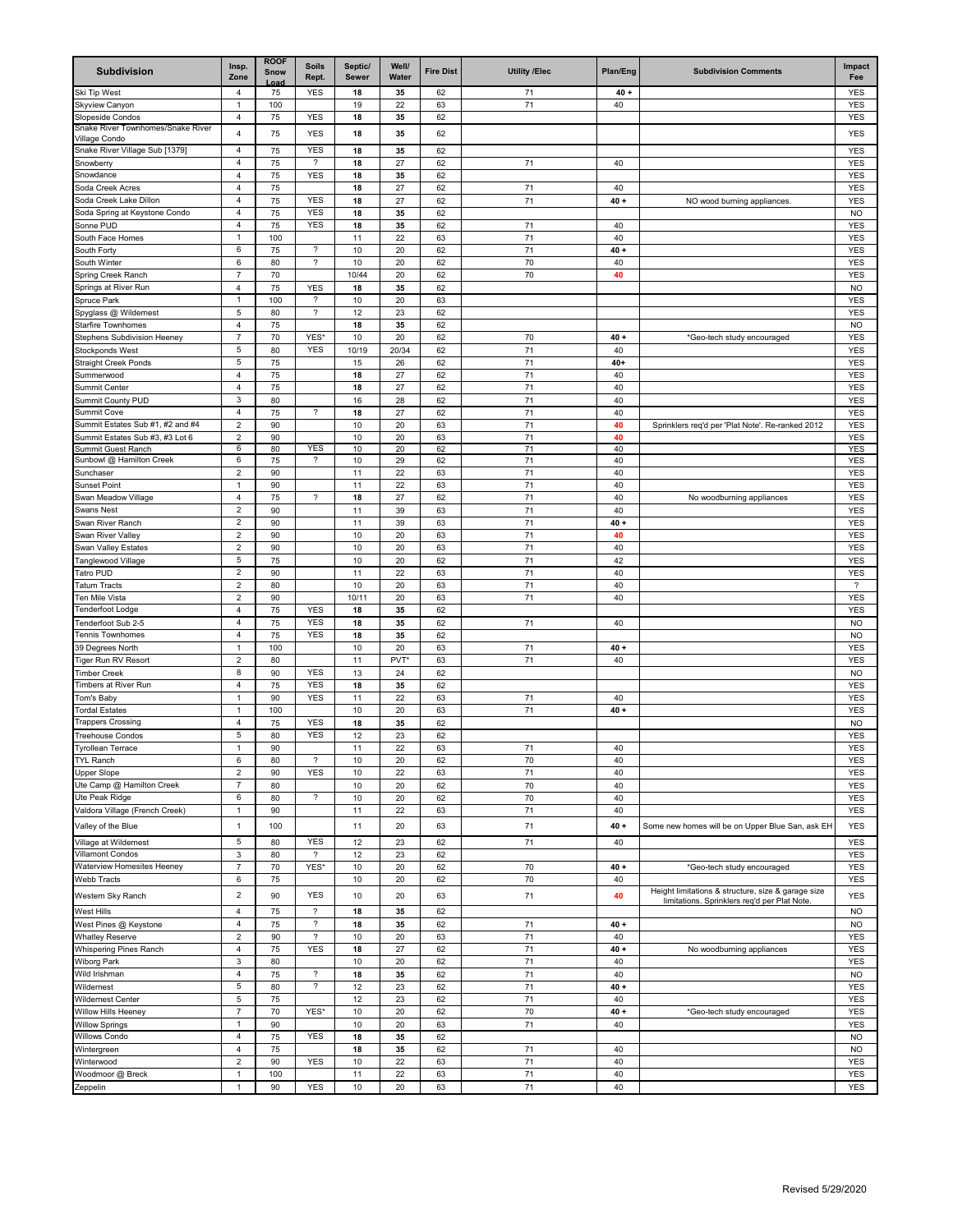## **RELATED AGENCIES**

As referenced in previous sections, various agencies throughout the county are involved in the building permit process. The role of these agencies depends on the subdivision or town in which the project is located and the type of project being constructed.

**Principal agencies for the building permit process are:** 

Summit County Building Inspection Department 0037 Peak One Drive Frisco, CO 80443 (970) 668-3170

Town of Silverthorne 601 Center Circle Silverthorne, CO 80443 (970) 262-7360

Town of Dillon 275 Lake Dillon Drive Dillon, CO (970) 468-2403

Town of Montezuma 5465 Hardwick Street Montezuma, CO 80435 (970) 513-6846

The following is a list of related agencies involved in the building permit process. The number at the left of each agency also appears under appropriate columns in the Building Inspection Department Matrix to identify subdivisions in which they have responsibility or provide service.

| SEPTIC SYSTEMS / SEWER DISTRICTS |                                                                                                       |                                                             |  |  |  |  |
|----------------------------------|-------------------------------------------------------------------------------------------------------|-------------------------------------------------------------|--|--|--|--|
| MATRIX NO.                       | AGENCY                                                                                                | <b>TELEPHONE NUMBER</b>                                     |  |  |  |  |
| 10                               | Summit County Environmental Health Department - 37 Peak One Dr, Frisco                                | 970 668-4070                                                |  |  |  |  |
| 11                               | Upper Blue Sanitation - 1605 Airport Rd                                                               | 970 453-2723 Sig not reg'd on hot tubs                      |  |  |  |  |
| 12                               | Buffalo Mountain Metro District - 106 Adams Ave, Silverthorne                                         | 970 513-1300                                                |  |  |  |  |
| 13                               | Copper Mountain Water & Sanitation District -0477 Copper Rd. Copper Mountain                          | 970 968-2390                                                |  |  |  |  |
| 14                               | Dillon/Silverthorne Joint Authority (Dillon-275 Lake Dillon; Silverthorne - 26452 Hwy 9, Silverthorne | 970-468-2403 Dillon; 970-468-6152 Silverthorne              |  |  |  |  |
| 15                               | Dillon Valley Metro District - 114 Village pl, Ste 304 in Dillon Tech Ctr                             | 970-390-1306 Deborah Polich                                 |  |  |  |  |
| 16                               | Frisco Sanitation District - 111 S. Summit Blvd                                                       | 970 668-3723                                                |  |  |  |  |
| 17                               | Mesa Cortina Water & Sanitation District - 58 Grey Fox Ln, Dillon                                     | 970 468-6256                                                |  |  |  |  |
| 18                               | Snake River Sanitation District - 4344 Swan Mountain Rd - Electronic Submittals preferred.            | 970-668-4270, snakeriver@summitcountyco.gov. Sign on all BP |  |  |  |  |
|                                  |                                                                                                       | except resi HT (no san) & decks                             |  |  |  |  |
| 19                               | Town of Silverthorne - 601 Center Circle                                                              | 970 262-7340                                                |  |  |  |  |

### **WATER WELL SYSTEMS / WATER DISTRICTS**

| <b>MATRIX NO.</b> | <b>AGENCY</b>                                                                | <b>TELEPHONE NUMBERS</b>                                           |
|-------------------|------------------------------------------------------------------------------|--------------------------------------------------------------------|
| 20                | Colorado Department of Natural Resources (Wells)                             | 303-866-3587 - Contact for new well permit                         |
| 22                | Public Works, Water Division - 1095 Airport Road, Breck                      | 970-453-3170 Sig not reg'd on hot tubs                             |
| 23                | Buffalo Mountain Metro District - 106 Adams Ave - Silverthorne               | 970-513-1300                                                       |
| 24                | Copper Mountain Water & Sanitation District -0477 Copper Rd, Copper Mountain | 970-968-2390                                                       |
| 25                | Dillon. Town of - 275 Lake Dillon Drive                                      | 970-468-2403                                                       |
| 26                | Dillon Valley Metro District - 114 Village pl, Ste 304 in Dillon Tech Ctr    | 970-390-1306 Deborah Polich                                        |
| 27                | East Dillon Water District - 58 Grey Fox Ln, Dillon                          | 970-468-6256, admin@eastdillon.com                                 |
| 28                | Frisco, Town of, Public Works - 102 School Rd, Frisco                        | 970-668-0836                                                       |
| 29                | Hamilton Creek Metro District - no physical address. Call or Email.          | 970-468-6875, admin@hamiltoncreek.org                              |
| 30                | <b>Keystone Water Operations</b>                                             | 970-496-4990 Cliff Avery (KWO); contracts w/ Matt Willitts @ Water |
|                   |                                                                              | Solutions Inc 970-262-0217 (office) 970-390-8615 (cell)            |
| 32                | Mesa Cortina Water & Sanitation District -610 E. Main St #15, Frisco         | 970-468-6256                                                       |
| 33                | Sage Creek Canyon Corp.                                                      | 970-470-3001                                                       |
| 34                | Silverthorne, Town of - 601 Center Circle                                    | 970-262-7344 Zach Margolis                                         |
| 35                | Snake River Water District - 0050 Oro Grande Dr, Keystone                    | 970-468-0328 sig on all BP                                         |
| 36                | Ruby Ranch Water-7995 E. Prentice Ave Ste 103E, Greenwood Village, CO 80111  | 303-381-4960 or sblair@crsofcolorado.com                           |
| 39                | Swan's Nest Metropolitan District - 379 Revett Dr, Breck                     | no valid number on file                                            |
| 40                | Heeney Water District - 83 SCR 1799, Heeney                                  | 303-807-4743                                                       |
| 41                | Alpensee Water                                                               | 970-485-0819 Lori Cutuniulli to arrange location for signature     |
| 42                | Tanglewood Water Association                                                 | 970-468-9110 Laura Borkovec                                        |
| 43                | <b>Blue River Valley Water</b>                                               | 970-389-4491 John Bolk                                             |
| 44                | Spring Creek Ranch Community Well                                            | 970-724-9352                                                       |
|                   |                                                                              |                                                                    |

## **PLANNING DEPARTMENTS**

| MATRIX NO. | <b>AGENCY</b>                                                                      | <b>ITELEPHONE NUMBER</b> |
|------------|------------------------------------------------------------------------------------|--------------------------|
| 40         | Summit County Planning or Engineering Department                                   | 970-668-4200             |
| $40 +$     | Summit County Plan or Eng. Regs review for possible site/environmental constraints | 970-668-4200             |
| 40         | Summit County Planning - possible sprinkler reqs per PUD or Plat Notes             | 970-668-4200             |
| 41         | Town of Dillon Planning Department                                                 | 970-468-2403             |
| 42         | Town of Montezuma Planning and Zoning                                              | 970-513-6846             |

#### **ENGINEERING / PUBLIC WORKS DEPARTMENTS**

| י טוויוויורא ובע טוויטיוי טובשט ו ו טוויורבבוזווט |                                      |                         |  |  |  |  |  |
|---------------------------------------------------|--------------------------------------|-------------------------|--|--|--|--|--|
| MATRIX NO.                                        | <b>AGENCY</b>                        | <b>TELEPHONE NUMBER</b> |  |  |  |  |  |
| 50<br>vv                                          | Summit County Engineering Department | 970-668-4200            |  |  |  |  |  |
| ∽<br>ັ                                            | Town of Montezuma - Leslev Davis     | 970-513-6846            |  |  |  |  |  |
| 52                                                | Town of Dillon                       | 970-468-2403            |  |  |  |  |  |